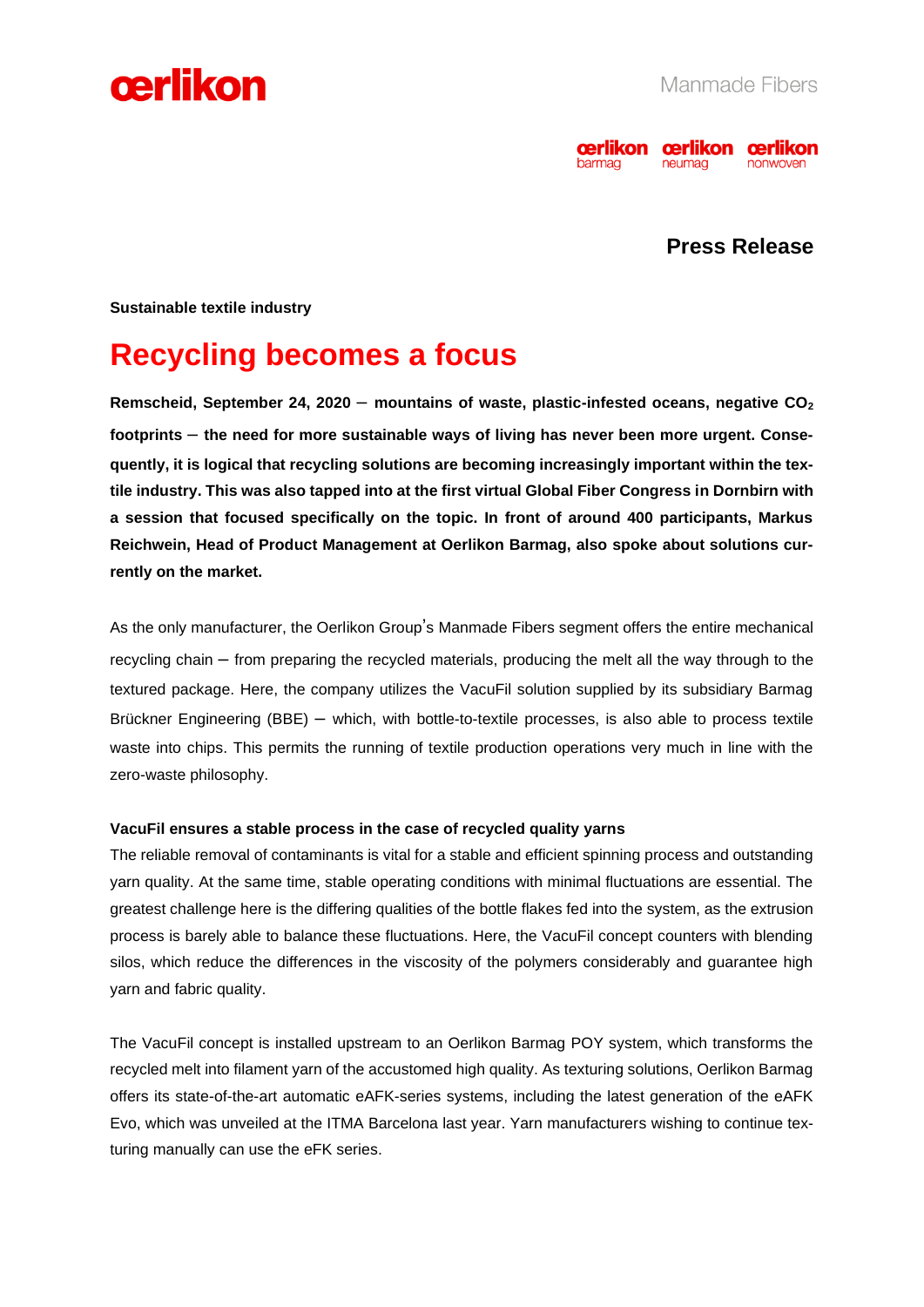

With the VarioFil R+, producers of smaller batches now also have a compact system with an integrated recycled materials preparation unit at their disposal. The system offers a special extrusion system for bottle flake materials, the very latest metering and mixing technology for spin-dying and expanded 2 stage melt filtration. The four spinning positions are each equipped with an Oerlikon Barmag 10-end WINGS POY winder.

While mechanical recycling has already been extensively developed, chemical recycling for mixed fabrics is still presenting the textile industry with huge challenges. The Oerlikon Group's Manmade Fibers segment is currently working on solutions and concepts for transforming these fabrics into new textiles.

3007 characters including spaces





**Caption:** Turning old into new: using the VacuFil solution, Oerlikon Barmag filament systems can produce high-end yarn from both bottles and textile waste.

#### **For further information:**

Susanne Beyer Marketing, Corporate Communications & Public Affairs Tel. +49 2191 67 1526 Fax +49 2191 67 1313 susanne.beyer@oerlikon.com

André Wissenberg Marketing, Corporate Communications & Public Affairs Tel. +49 2191 67 2331 Fax +49 2191 67 1313 andre.wissenberg@oerlikon.com